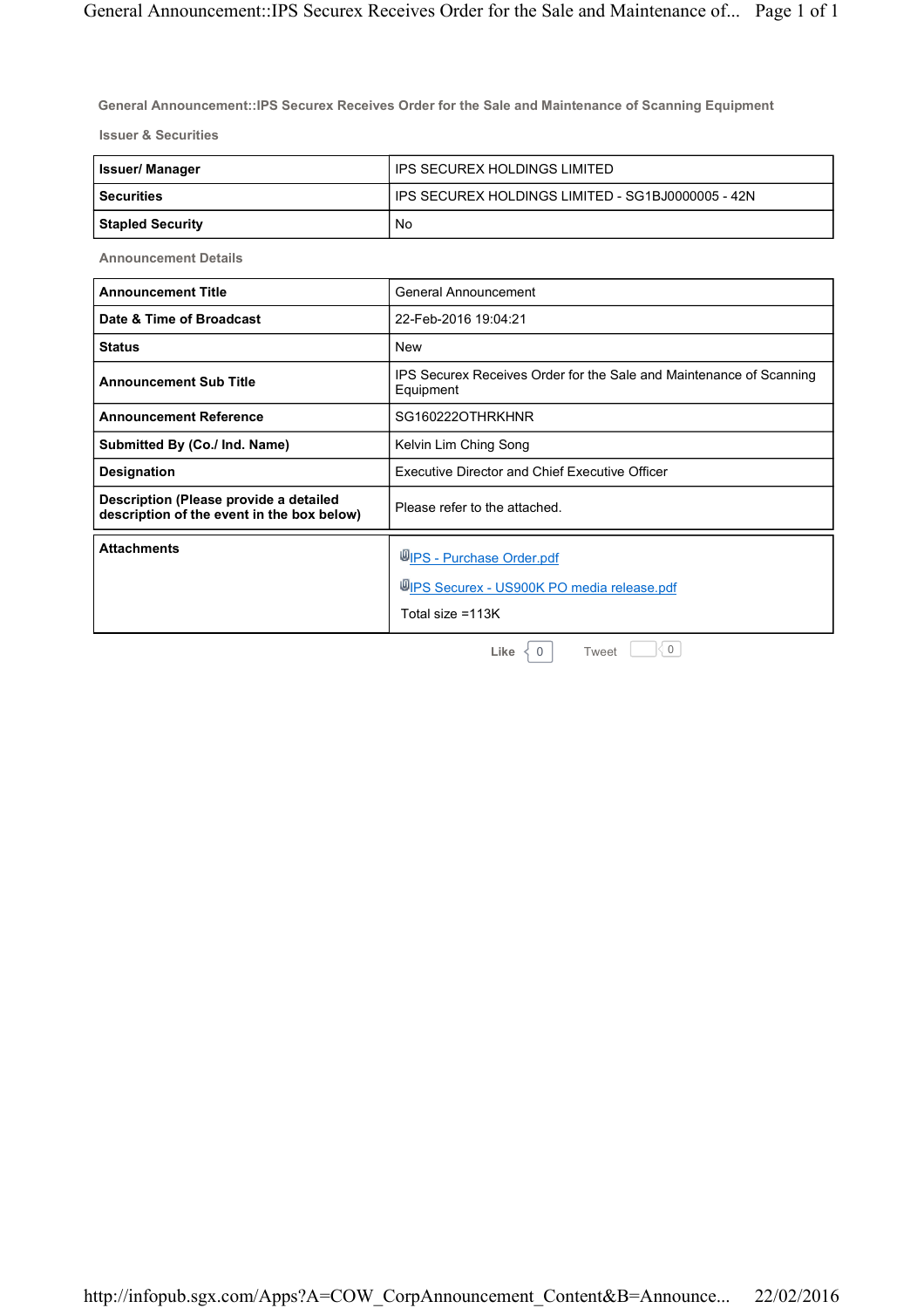

**IPS SECUREX HOLDINGS LIMITED**  (Company Registration No. 201327639H) (Incorporated in the Republic of Singapore)

## **IPS SECUREX RECEIVES ORDER FOR THE SALE AND MAINTENANCE OF SCANNING EQUIPMENT**

The Board of Directors of IPS Securex Holdings Limited (the "**Company**" and, together with its subsidiaries, the **"Group"**) is pleased to announce that the Company's wholly-owned subsidiary, IPS Securex Pte. Ltd. has, on 22 February 2016, received a purchase order (the "**PO**") for the sale and maintenance of scanning equipment with a total value of US\$900,000 to a certain customer in Southeast Asia, for delivery by 30 June 2016.

The PO is not expected to have a material impact on the earnings per share and net asset value per share of the Group for the financial year ending 30 June 2016.

None of the Directors or substantial shareholders of the Company has any interest, directly or indirectly, in the PO, save for their respective shareholdings in the Company.

## **Cautionary Statement**

**Shareholders and potential investors of the Company are hereby reminded to exercise caution when dealing in the securities of the Company. In particular, shareholders and investors of the Company are reminded that there is no assurance that any business activities or transactions mentioned in this announcement will materialise. Persons who are in doubt to the action they should take should consult their stockbrokers, bank managers, solicitors or other professional advisors.** 

By Order of the Board

Kelvin Lim Ching Song Executive Director and Chief Executive Officer 22 February 2016

This announcement has been prepared by IPS Securex Holdings Limited (the "**Company**") and its contents have been reviewed by the Company's sponsor, United Overseas Bank Limited (the "**Sponsor**"), for compliance with the relevant rules of the Singapore Exchange Securities Trading Limited (the "**SGX-ST**"). The Sponsor has not independently verified the contents of this announcement.

This announcement has not been examined or approved by the SGX-ST. The Sponsor and the SGX-ST assume no responsibility for the contents of this announcement, including the correctness of any of the statements or opinions made or reports contained in this announcement.

The contact persons for the Sponsor are Mr Khong Choun Mun, Managing Director, Equity Capital Markets and Mr David Tham, Senior Director, Equity Capital Markets, who can be contacted at 80 Raffles Place, #03-03 UOB Plaza 1, Singapore 048624, Telephone: +65 6533 9898.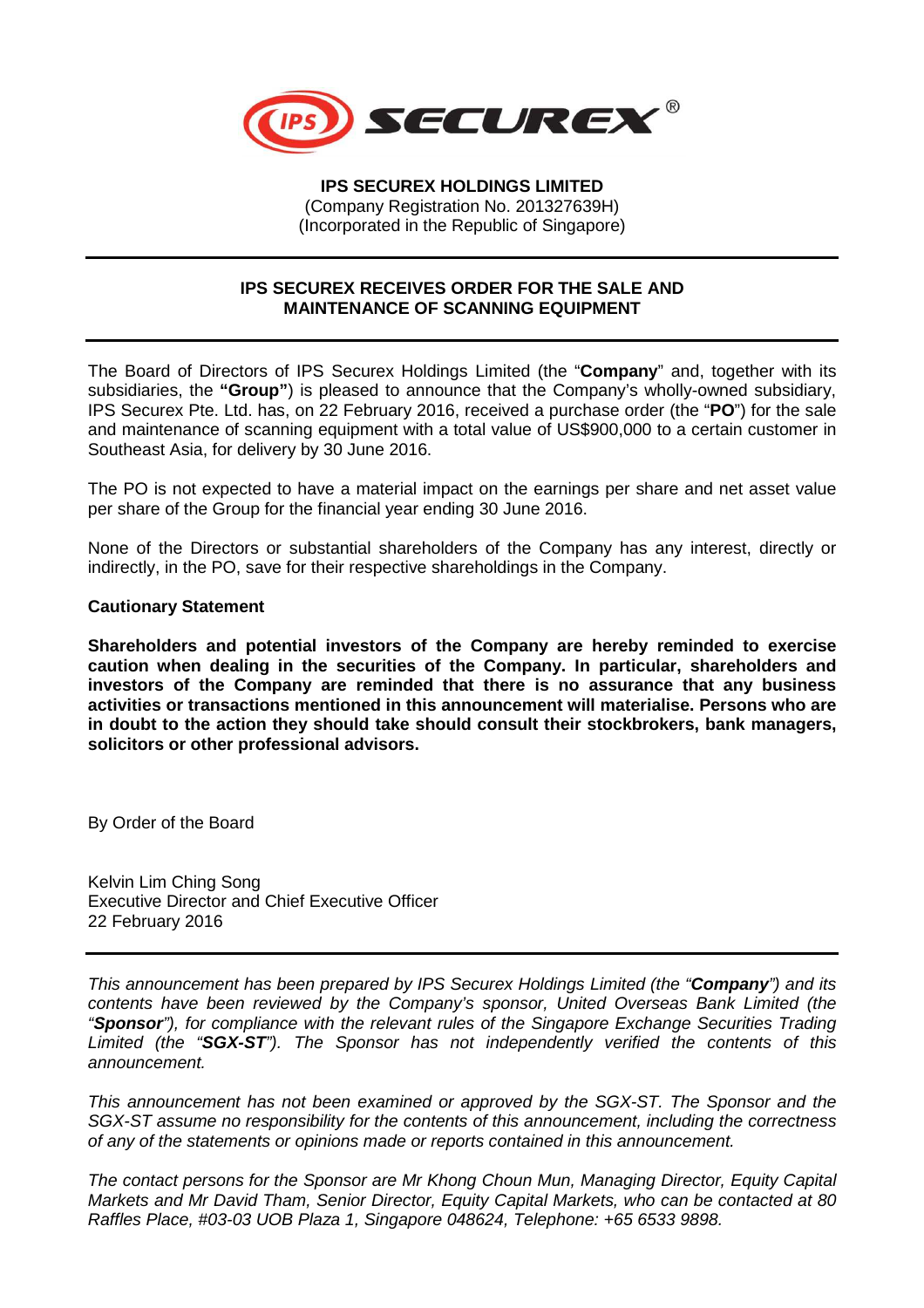

**IPS Securex Holdings Limited Company Registration Number: 201327639H Incorporated in the Republic of Singapore 71 Tech Park Crescent, Singapore 638072 www.ips-securex.com**

**Media Release** 

## **IPS Securex receives US\$900,000 purchase order for sale and maintenance of scanning equipment**

**SINGAPORE, 22 February 2016 – IPS Securex Holdings Limited** ("IPS Securex" or the "Comp*a*ny" and, together with its subsidiaries, the "Group"), a leading provider of security products and integrated security solutions with an established regional presence in the Asia-Pacific, is pleased to announce that its wholly-owned subsidiary, IPS Securex Pte. Ltd. ("IPSPL"), has received a purchase order (the "PO") for the sale and maintenance of scanning equipment with a total value of US\$900,000 to a certain customer in Southeast Asia, for delivery by 30 June 2016.

Mr Kelvin Lim (林青宋), Executive Director and Chief Executive Officer of IPS Securex commented, *"This PO emphasises our ability to offer advanced security solutions and products that are well received by countries in the region. We will continue to identify cutting-edge products to introduce to the Asian market to address the region's evolving security concerns."* 

The PO is not expected to have a material impact on the earnings per share and net asset value per share of the Group for the financial year ending 30 June 2016. None of the Directors or substantial shareholders of the Company has any interest, directly or indirectly, in the PO, save for their respective shareholdings in the Company.

End.

**Note to Media: This media release is to be read in conjunction with the announcement issued on SGXNET on the same date.**